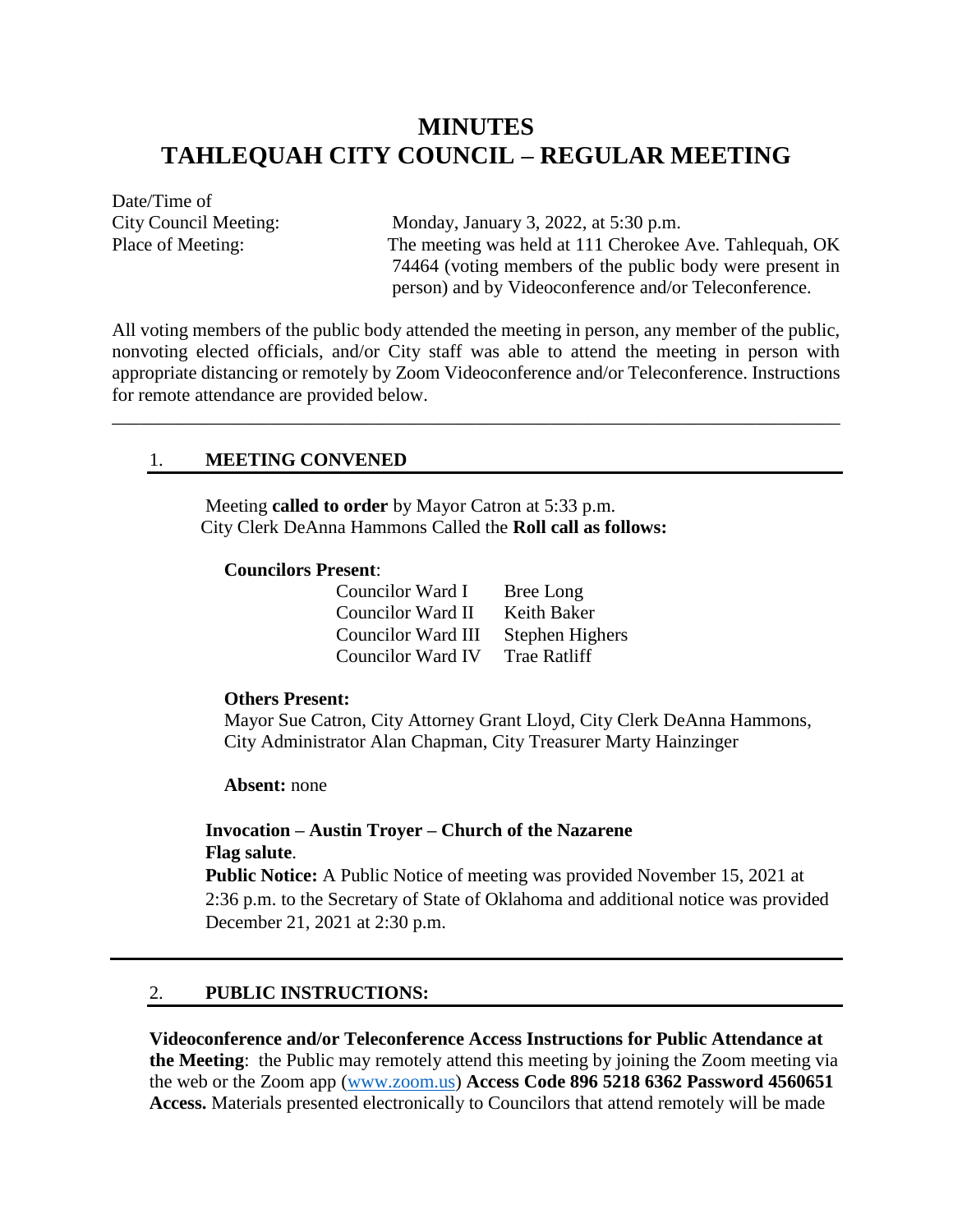available to those Councilors via the Zoom meeting platform and/or or another digital platform. If you wish to receive a copy of any materials that are presented to the City Council via Zoom or otherwise, please submit your request to [cityclerk@cityoftahlequah.com.](mailto:cityclerk@cityoftahlequah.com)

**Videoconference and/or Teleconference Notice**: This meeting will include communication by City Staff to the City Council, and those communications may be by auditory communication or by visual and auditory communication. Communication by and between the City Council and/or members of the Public may be limited to auditory only communication.

The Public may ask questions during the discussion of each agenda item by typing the word "question" along with his or her name in the chat bar and waiting to be called on. If communicating via the Zoom Videoconference and/or Teleconference, the Mayor will call upon you to unmute yourself so that you may speak. Only questions spoken out loud are allowed to be responded to. Please do not type out your questions in the chat bar.

Should there be any technical difficulties during the meeting please refer to the City of Tahlequah website and/or City of Tahlequah Facebook page as the City will address any issues and/or provide further instructions.

# 3. **PUBLIC COMMENTS**

Nancy Dyson spoke regarding potential raises for elected officials.

## 4. **CONSENT AGENDA**

Councilor Long made a motion and Councilor Ratliff seconded to approve the consent agenda as follows:

- a) To approve the minutes of the December 6, 2021 City Council meeting.
- b) To acknowledge receipt of P-card statement.
- c) To acknowledge receipt of the November 2021 Financial Statements.
- d) To acknowledge receipt of the December 2021 check register.
- e) Councilor Long removed item to be heard in regular session.
- f) To authorize purchase of Caselle Advantage budgeting software.
- g) To authorize the Mayor to submit application for the Airport Rescue Grant.
- h) To accept the termination of Gary Dustin Hamby, Laborer in the Parks and Recreation Department, effective December 17, 2021.
- i) To accept the resignation from James Graves, Part Time Laborer in the Managerial Department, effective December 29, 2021.
- j) To hire Jack Clark, Dorsett Price, and Adam Parris, as Part time Laborers (999) in the Parks and Recreation Department at \$10.50 an hour.
- k) To approve the utility easement from Cherokee Nation Property Management LLC.

*Vote:* Ayes: Long, Baker, Highers, Ratliff Nays: none Motion carried.

## 5. **ANNOUNCEMENTS, PRESENTATIONS AND REPORTS**

**\_\_\_\_\_\_\_\_\_\_\_\_\_\_\_\_\_\_\_\_\_\_\_\_\_\_\_\_\_\_\_\_\_\_\_\_\_\_\_\_\_\_\_\_\_\_\_\_\_\_\_\_\_\_\_\_\_\_\_\_\_\_\_\_\_\_\_\_\_\_**

\_\_\_\_\_\_\_\_\_\_\_\_\_\_\_\_\_\_\_\_\_\_\_\_\_\_\_\_\_\_\_\_\_\_\_\_\_\_\_\_\_\_\_\_\_\_\_\_\_\_\_\_\_\_\_\_\_\_\_\_\_\_\_\_\_\_\_\_\_\_\_\_\_\_\_\_\_\_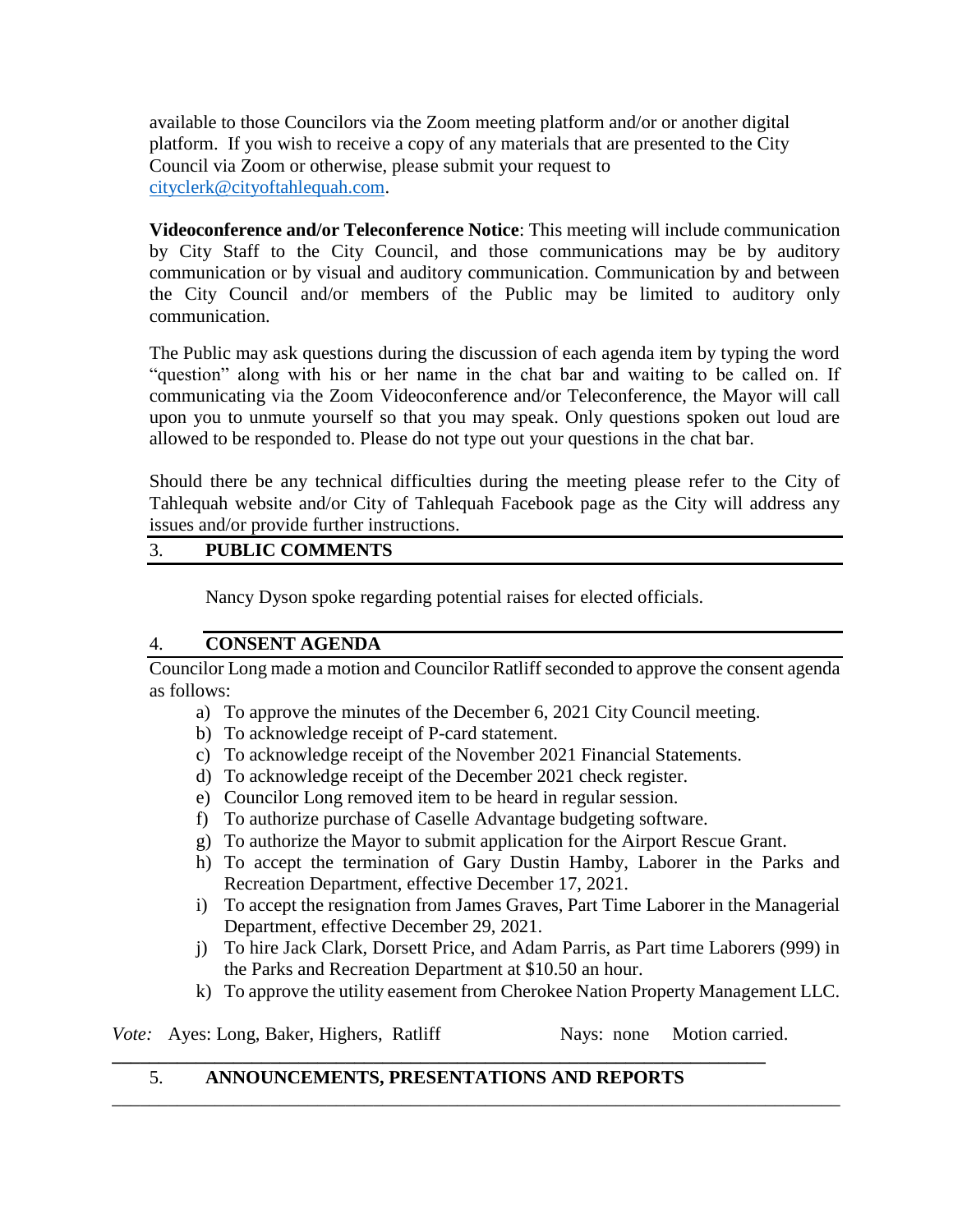Recognition of Years of Service for **January** Employees: **NONE**

Tahlequah **Employee of the Month,** Derrell Deckard, **recognized** for January 2022.

Report from Library – No report provided Report from Chamber of Commerce – Verbal report provided Report from Tour Tahlequah a Department of the Tahlequah Area Chamber of Commerce – Written report provided Report from the Tahlequah Main Street Association – No report provided

- **REGULAR SESSION**
- 6. Councilor Long removed consent item (e) to be heard in regular session. Councilor Long made a motion and Councilor Ratliff seconded to TABLE acknowledging the Tahlequah Regional Development Authority annual Audit for fiscal year-end June 30, 2021.

*Vote:* Ayes: Long, Baker, Highers, Ratliff Nays: none Motion carried.

- 7. **Discussion item only** regarding court procedures and payments. **Utilizing payment and record keeping resources** through Caselle and AMS, available to the Municipal Court.
- 8. Councilor Ratliff made a motion and Councilor Long seconded to **authorize Shelldon Miggletto** to apply for funding from the Oklahoma Department of Commerce **CDBG-Small Cities 2022** set aside in the amount of **\$195,714.00 for Cedar Street Improvements**.

*Vote:* Ayes: Baker, Highers, Ratliff, Long Nays: none Motion carried.

9. Councilor Highers made a motion and Councilor Ratliff seconded to approve **the permission letter** with MIZKAN AMERICA, INC., the manufacturer of **Ragù pasta sauce**.

*Vote:* Ayes: Highers, Ratliff, Long, Baker Nays: none Motion carried.

- 10. **Discussion item only** related to **Ordinance No. 1330-2021,** an ordinance **amending "Exhibit A" of Ordinance No. 1303-2020** to include **Excessive Nuisance Alarms.**
- 11. Councilor Ratliff made a motion and Councilor Highers seconded to approve **Ordinance No. 1328-2021. An ordinance changing the zoning from R-1 and C-2 to C-3 open display commercial** of a property generally located on the West side of Highway 62/S Muskogee Avenue behind Cherokee Housing Authority Offices more particularly described as follows: The E2 SW4 SE4 NW4; and the S2 NW4 SE4 NW4